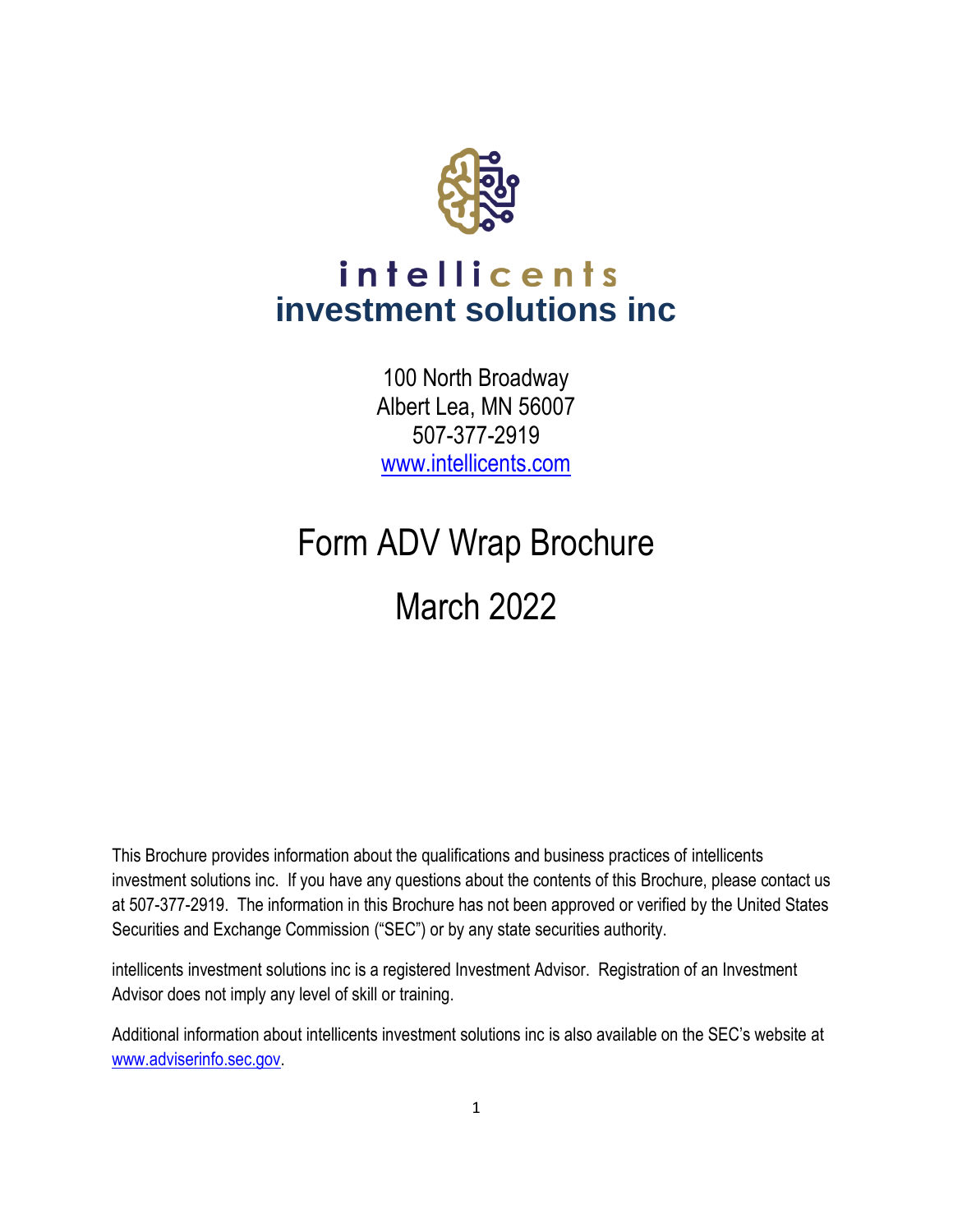# **Item 2 – Material Changes**

Since the Brochure, dated March 2021, for the intellicents investment solutions inc. wrap program, called intellivest™, there have not been any significant changes to our services.

intellicents will provide ongoing disclosure information about material changes or new information as necessary, and we are happy to provide a current brochure at any time without charge to our clients or prospective clients. A brochure may be requested by contacting us at 507-377-2919.

Additional information about intellicents is also available via the SEC's website [www.adviserinfo.sec.gov.](http://www.adviserinfo.sec.gov/) The SEC's website also provides information about any persons affiliated with intellicents who are required to be registered as investment adviser representative of intellicents investment solutions inc.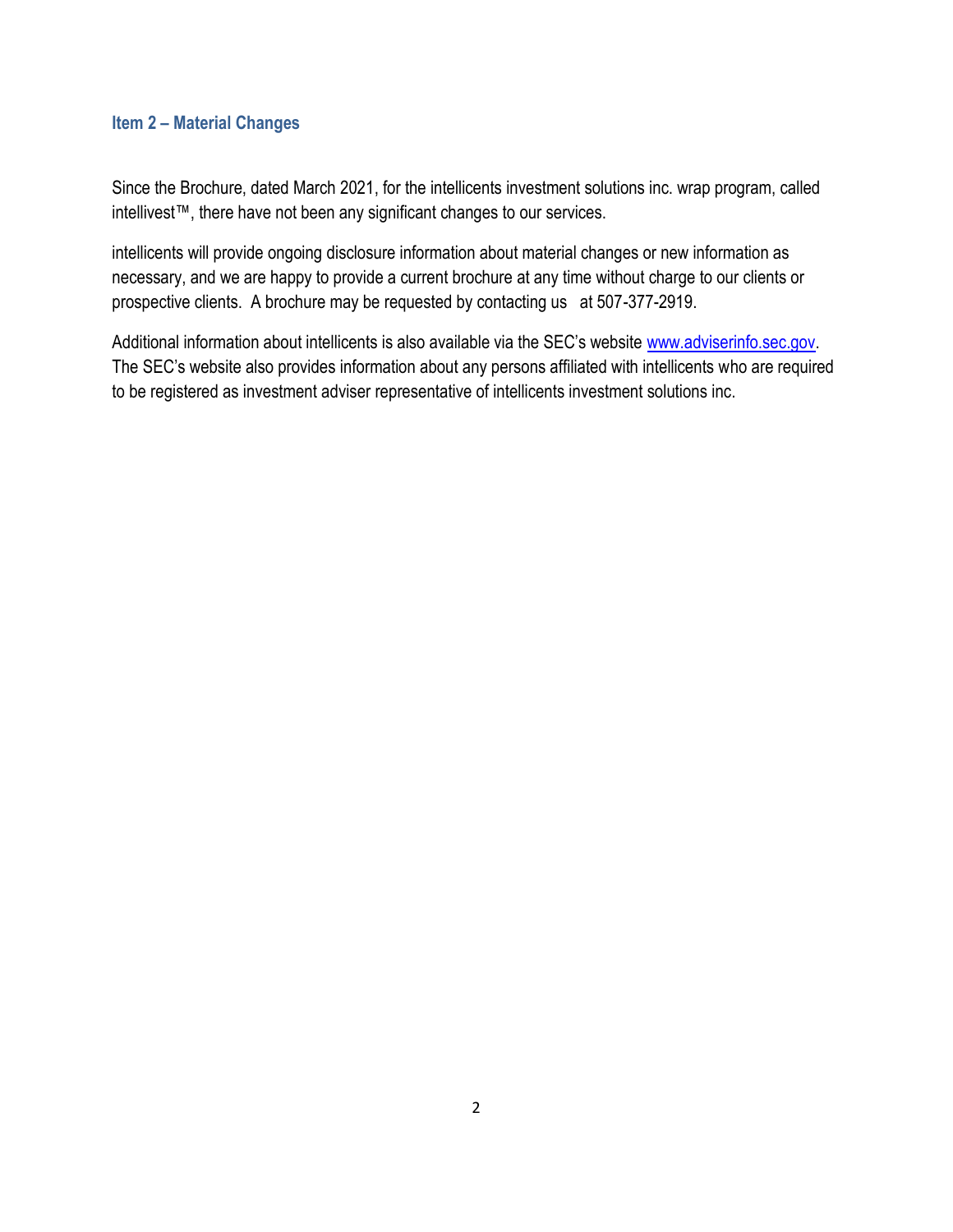# **Item 3 -Table of Contents**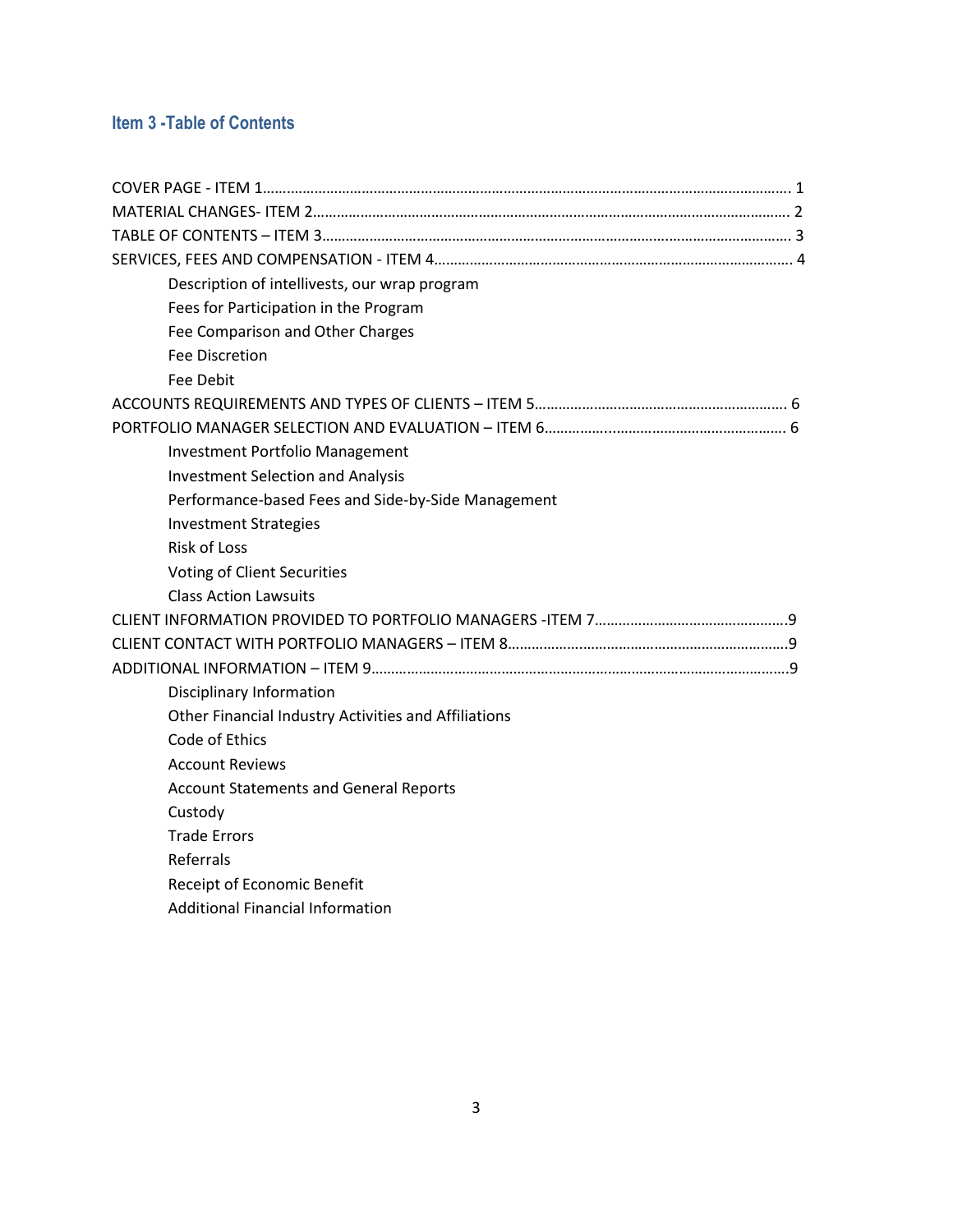# **Item 4 – Services, Fees and Compensation**

Intellivest™ is offered through intellicents investment solutions inc ("iis" or the "Firm"), a federally-registered adviser under the Investment Advisors Act of 1940. iis, formed in 1996, focuses primarily on retirement plan business in the States of Minnesota, Iowa, Missouri, Kansas, Wisconsin, Illinois Washington, South Dakota, Colorado and Texas. The owners of the company with majority ownership interests are Bradley K. Arends, CEO and Grant S. Arends, President. As of December 31, 2021, total assets under management ("AUM") were \$5,446,397,584. Non-discretionary AUM were \$2,555,683,012 and discretionary AUM were \$2,890,714,573.

# **Description of intellivest™, our wrap fee program**

intellivest™ is a wrap fee program ("Program"), providing clients the ability to trade in specific investment products while not taking on separate brokerage commissions or transaction charges. Wrap fee programs are any arrangements in which the clients receive investment advisory services (including portfolio management or advice on other investments) as well as execution of client transactions for a single fee.

To receive the services of the wrap program, the client is required to enter into a written agreement with iis which will contain the relevant terms and conditions of the advisory relationship (the "Agreement"). The client must also open a new securities brokerage account and complete a new account agreement with a qualified custodian – e.g., Charles Schwab & Co., Inc. ("Schwab") or another custodian approved under this Program (collectively "Financial Institutions").

Once the intellivest™ wrap program relationship has been established, iis will work with the client to understand their individual liquidity and cash flow needs, time horizon and risk tolerance, investment objectives, as well as any other pertinent factors of their specific financial situations. After analyzing relevant information, iis will assist its client in developing appropriate strategies for managing their assets and financial affairs. iis will manage their client's investment portfolios on either a discretionary or non-discretionary basis according to the terms of the advisory agreement. iis does so by apportioning the client's assets among the various investment products available with the Program.

iis is not required to verify any information received from the client or from the client's other professionals (e.g., attorneys, accountants, etc.) to perform these services, and is expressly authorized to rely on such information. iis may recommend its own services, its supervised persons in their individual capacities as insurance agents, or the services of any other professionals to implement its recommendations for any financial planning or consulting services.

In recommending that the client engage the Firm or its supervised persons for services to be rendered outside of the Program, a potential conflict of interest could exist for iis. Therefore, the client is under no obligation to act upon any such recommendations, and the client retains absolute discretion over all such decisions. The client is also advised that it remains the client's responsibility to promptly notify iis of any change in the client's financial situation or investment objectives for the purpose of reviewing, evaluating or revising iis' previous recommendations and/or services.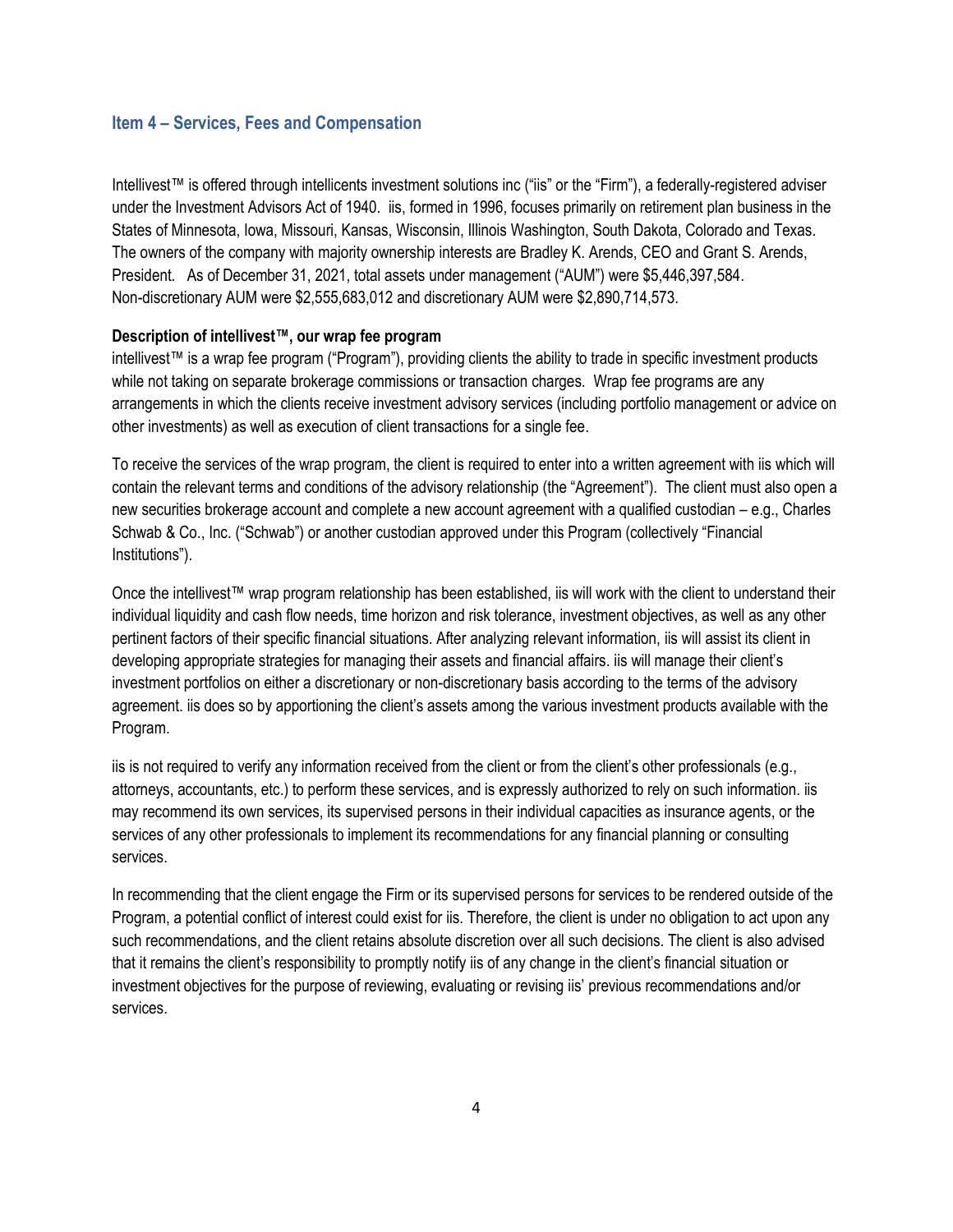#### **Fees for Participation in the Program**

Fees for investment advice are typically charged as an annual asset-based fee, unless otherwise agreed to by the parties, and are billed monthly and in advance. iis' fees are paid in lieu of brokerage commissions, transaction fees and other related costs and expenses that would normally be incurred by the client.

Charges imposed by custodians, brokers, third-party investment companies and other third-parties, such as fees charged by managers, custodial fees, deferred sales charges, odd-lot differentials, transfer taxes, wire transfer and electronic fund fees, mark-ups and mark-downs, spreads paid to market makers, charges imposed directly by a mutual fund, index fund, or exchange traded fund which shall be disclosed in the fund's prospectus (i.e. fund management fees and other fund expenses) and other fees and taxes on brokerage accounts and securities transactions are charged separately to the client.

The fees for the intellivest™ wrap program ranges as follows, according to the size, nature and complexity of the client relationship:

| <b>Assets under Management</b> | <b>Annual Percent Fee</b> |
|--------------------------------|---------------------------|
| $$0$ to $+5$ million           | up to 1.50%               |

Prior to engaging us to provide investment management services, you are required to enter into a formal investment advisory agreement with us setting forth the wrap program fee to be charged to your account and other terms and conditions. Typically, iis charges all new relationships monthly and in advance, based on the value of your account on the last day of the previous month.

If the portfolio management agreement is executed at any time other than the first day of a calendar month, our fees will apply on a pro rata basis, which means that the advisory fee is payable in proportion to the number of days in the month for which you are a client.

## **Fee Comparison and Other Charges**

As referenced above, portions of the fees paid to iis are used to cover advisory services as well as brokerage commissions and transactional costs. Due to this pricing structure for the Program, iis may have a financial incentive not to place transaction orders in Program accounts since doing so increases its transactions costs. Thus, an incentive exists to place trades less frequently in a wrap fee arrangement. iis does not charge clients higher advisory fee based on their trading activity, but you should be aware that we may have an incentive to limit our trading activities in your Program account(s) because we are charged for executed trades. Services provided through the Program may cost clients more or less than purchasing these services separately. The number of transactions made in clients' accounts, as well as the commissions charged for each transaction, determines the relative cost of the Program versus paying for execution on a per transaction basis and paying a separate fee for advisory services. Program fees may be higher or lower than other comparable programs.

As part of our investment advisory services to you, we may invest, or recommend that you invest, in mutual funds, exchange traded funds, or alternative investments. The fees that you pay to our firm for investment advisory services are separate and distinct from the fees and expenses charged by mutual funds, exchange traded funds or alternative investments which are described in each fund's prospectus. These fees can include a management fee and other fund expenses. Other fees could include, but are not limited to: custody fees, charges imposed directly by independent managers, wire transfer and/or electronic fund fees, and other fees generated through securities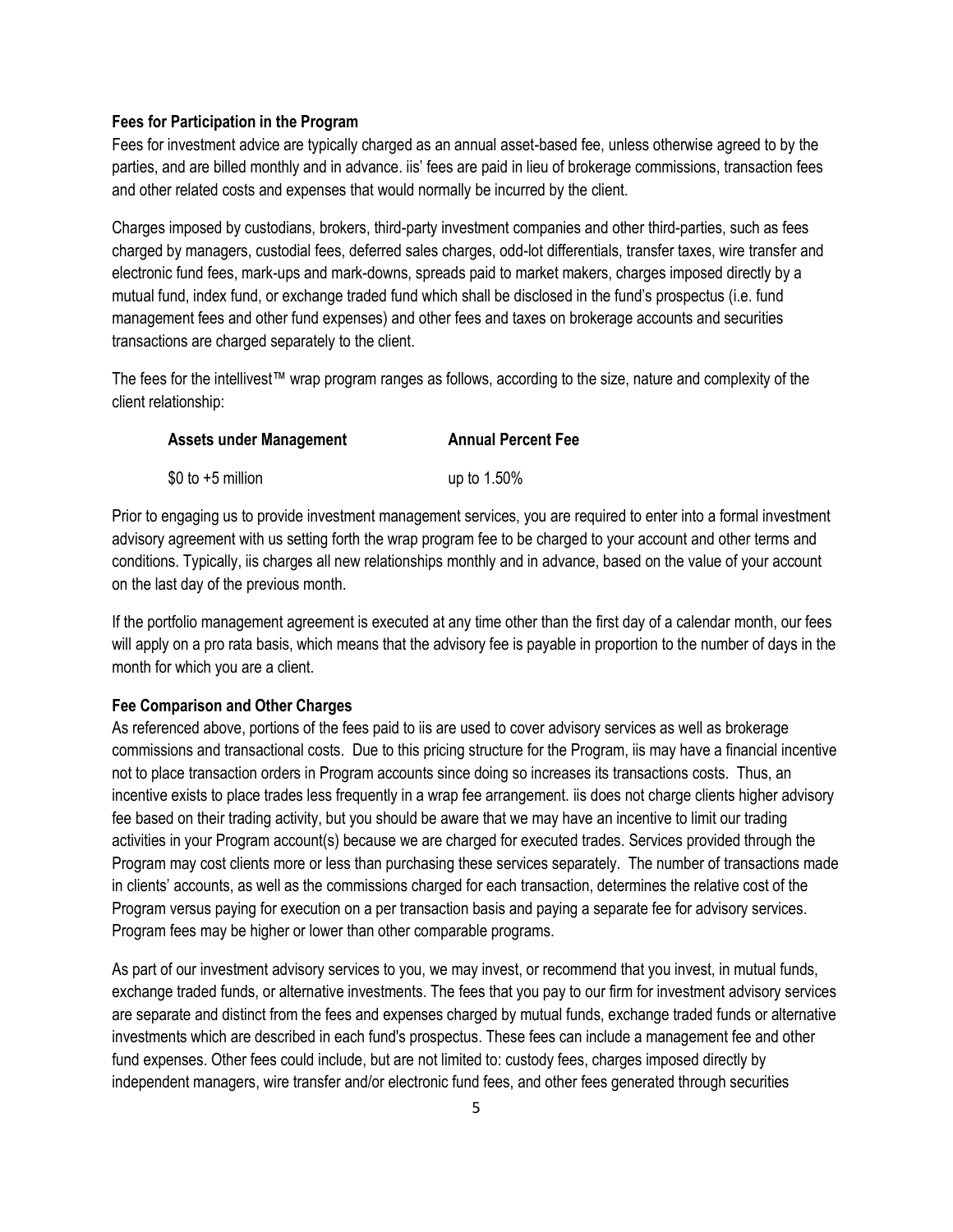transactions. To fully understand the total cost you will incur, you should review all fees charged by mutual funds, exchange traded funds, alternative investments, our firm, and others.

### **Fee Discretion**

iis, in its sole discretion, has the authority to negotiate a lesser fee amount based upon certain factors which could include; anticipated future savings capacity, anticipated future additional assets added to the account, actual asset value agreed upon to be managed, related accounts, or a pre-existing client relationship. Fees are negotiable, so clients receiving the same service may be paying different fees.

# **Fee Debit**

A client's written agreement with iis establishes the specific way fees are charged. Clients authorize iis to directly debit fees from their investment accounts. Management fees are not prorated for each capital contribution and withdrawal made during the applicable calendar quarter.

# **Item 5 – Account Requirements and Types of Clients**

iis offers intellivest™ to personal financial management services individual clients.

# **Item 6 – Portfolio Manager Selection and Evaluation**

#### **Investment Portfolio Management**

iis consults with clients to develop an appropriate investment strategy that includes the client's investment objectives, recommends investments, an appropriate asset allocation strategy, and provides proper education on the risk/return characteristics of available investments. Recommended investment strategies center on long-term investing that will generally follow a buy and hold strategy, updated periodically to reflect changes in the client's or participant's financial objectives and/or risk tolerance. Clients are responsible to promptly notify iis if there are changes in their financial situation that would change the manner of how we manage their portfolio, which would include placing any limitations on the overall portfolio management or individual holdings. Clients are entitled to place reasonable restrictions or mandates on the management of their accounts if iis determines, in its sole discretion, these restrictions would not materially impact the management strategy or performance, or prove overly burdensome to iis's management efforts.

#### **Investment Selection and Analysis**

iis recommends investments based upon performance, management style, price, risk, manager tenure, and alignment with investment objectives as defined by client. iis uses any sources of financial or other relevant information available in determining investment advice or recommendations; including brokerage research, prospectuses, press releases, etc. iis' analyses incorporate databases and/or analytical software of firms such as Morningstar and Zephyr and those made available by large investment bankers and/or investment managers.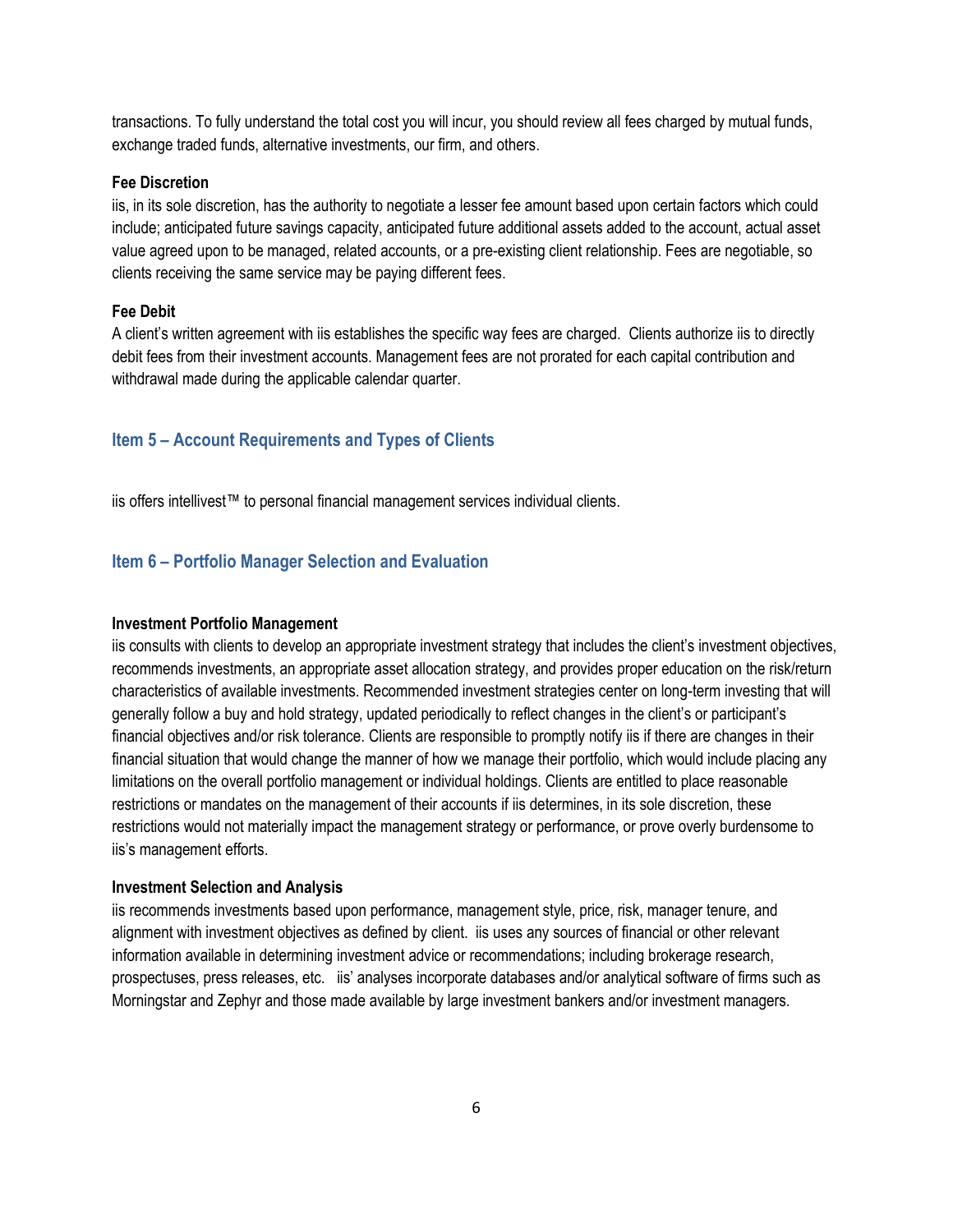## **Performance Based Fees and Side by Side Management**

iis does not accept performance-based fees or participate in side-by-side management. Our fees are calculated as described in the Fees and Compensation section in this brochure and are not charged on the basis of a share of capital gains upon, or capital appreciation of, the funds in your accounts.

### **Investment Strategies**

iis takes a diversified approach to portfolio management and each client has an investment strategy tailored to their individual financial objectives and risk tolerance. Our investment discipline is based on building a broadly diversified portfolio across multiple asset classes and utilizing analytics to identify the appropriate allocation between those asset classes to maximize your return relative to your particular level of risk.

We recommend all types of securities, and do not recommend one particular type of security over another, as each client has various needs and tolerance for risk. Each type of security has its own unique set of risks associated with it. Risks can vary widely, even within the same type of investment. However, generally speaking, the greater the anticipated return of an investment, the higher the risk of loss associated with that investment.

# **Risk of Loss**

There is no assurance that an investment will provide positive performance over any period of time. Past performance, while important, is no guarantee of future results and different periods and market conditions may result in significantly different outcomes. Specific types of risk each client should understand, as they may be applicable to unique investment assets in a portfolio, include:

- Market Risk: The price of a security may drop in reaction to tangible and intangible events and conditions. This type of risk is caused by external factors independent of a security's particular underlying circumstances. For example, political, economic and social conditions may trigger market events.
- Inflation Risk: When any type of inflation is present, a dollar today will not buy as much as a dollar next year, because purchasing power is eroding at the rate of inflation.
- Currency Risk: Overseas investments are subject to fluctuations in the value of the dollar against the currency of the investment's originating country. This is also referred to as exchange rate risk.
- Reinvestment Risk: This is the risk that future proceeds from investments may have to be reinvested at a potentially lower rate of return (i.e. interest rate). This primarily relates to fixed income securities.
- Asset Allocation Risk: Asset allocation may have a more significant effect on account value when one of the heavily weighted asset classes is performing more poorly than the others. Diversification and strategic asset allocation do not assure profit or protect against loss in declining markets.
- Concentrated Portfolio Risk: To the extent a portfolio has a large portion in a single security or several securities it bears more risk because it is not diversified. Changes in the value of significantly over-weighted security positions may have a much more substantial directional effect, either negative or positive, on the portfolio's performance. Mutual funds or exchange-traded funds can spread some of the risk out, depending on their investment objective.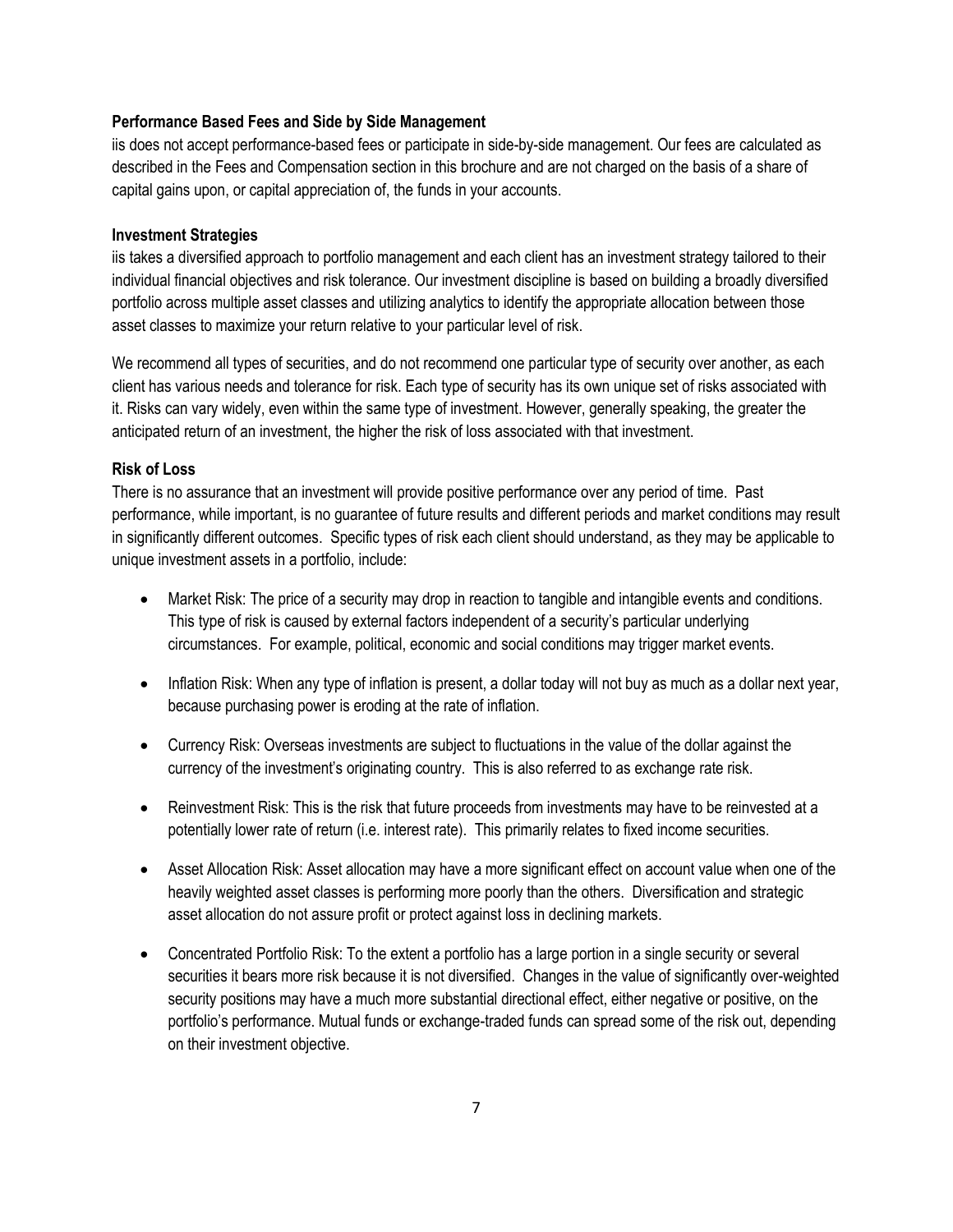- Emerging Foreign Market Risk: Investment in the securities of foreign issuers may experience more rapid and extreme changes in value than funds with investments solely in securities of U.S. companies. The securities markets of many foreign countries are relatively small, with limited number of companies representing a small number of industries. Additionally, foreign securities issuers may not be subject to the same degree of regulation as U.S. issuers. Reporting, accounting, and auditing standards of foreign countries differ, in some cases significantly, from U.S. standards. Also, nationalization, expropriation or confiscatory taxation, currency blockage, political change or diplomatic developments could adversely affect investments in a foreign country.
- Fixed Income Risks, Including: interest rate risk, which is the chance that bond prices overall will decline because of rising interest rates; income risk, which is the chance that a strategy's income will decline because of falling interest rates; credit risk, which is the chance that a bond issuer will fail to pay interest and principal in a timely manner, or that negative perceptions of the issuer's ability to make such payments will cause the price of the bond to decline; and call risk, which is the chance that during periods of falling interest rates, issuers of callable bonds may call (repay) securities with higher coupons or interest rates before their maturity dates. The investment would then lose any price appreciation above the bond's call price and would be forced to reinvest the unanticipated proceeds at lower interest rates, resulting in a decline in the investment's income.
- Structured Note Risk: In the event that a structured product issuer becomes insolvent and defaults on their listed securities, investors will be considered as unsecured creditors and will have no preferential claims to any assets held by the issuer. Investors should pay close attention to the financial strength and credit worthiness of structured product issuers. Products such as derivative warrants and callable bull/bear contracts are leveraged and can change in value rapidly and may fall to zero resulting in a total loss of the initial investments. Structured securities are generally less liquid than conventional agency or corporate debt securities. As such, it may be relatively difficult to liquidate a structured security holding in a timely manner in conjunction with withdrawal requests, margin calls or other market developments or factors. Additionally, the illiquid nature of these assets may make them harder to value.

# **Voting of Client Securities**

If you own shares of applicable securities, you are responsible for exercising your right to vote as a shareholder. We will not vote proxies on behalf of your advisory accounts. In most cases, you will receive proxy materials directly from the account custodian.

# **Class Action Lawsuits**

We do not determine if securities held by you are the subject of a class action lawsuit, or if you are eligible to participate in class action settlements or litigation. We also do not initiate or participate in litigation to recover damages on your behalf.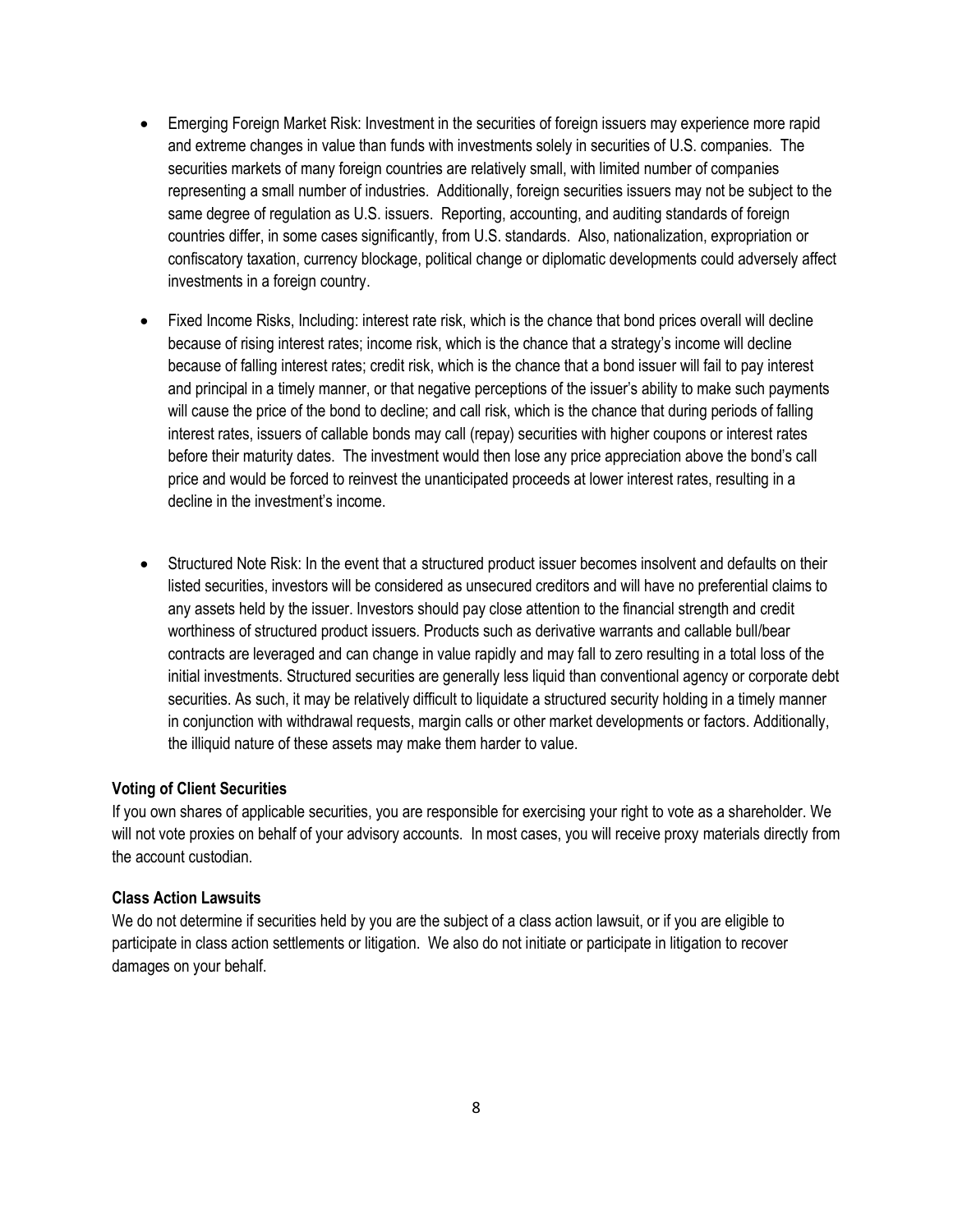# **Item 7 – Client Information Provided to Portfolio Managers**

Clients understand and grant iis the authority to discuss certain private information with hired Independent Managers or third-party affiliates hired to manage their accounts on an initial and continuum basis. Our firm would be authorized to disclose personal client information including, but not limited to: names, account numbers, social security numbers, tax identification numbers, phone numbers, financial allocations and investment goals. This private information would be shared to ensure Independent Managers' or third-party affiliates' investment decisions remain aligned with our clients' financial objectives and best interests.

# **Item 8 – Client Contact with Portfolio Managers**

Clients have the right to correspond with iis' Portfolio or Independent Managers. This can be facilitated by providing iis with written request and identification of the questions or issues to be discussed with the Independent Managers. After receiving a written request, iis may contact the Independent Managers on behalf of the client or arrange for direct contact between the Independent Managers and the client.

# **Item 9 – Additional Information**

### **Disciplinary Information**

Registered Investment Advisors are required to disclose all material facts regarding any legal or disciplinary events that would be material to the evaluation of iis or the integrity of iis' management. iis has had no legal or disciplinary events to report.

### **Other Financial Industry Activities or Affiliations**

iis is affiliated with a group of companies focused on providing employee benefit services to employers of all sizes. Clients, mainly employers, may work with the intellicent companies to obtain services tailored to meet their specific employee benefit needs, which include investment advisory services provided through iis, and through its affilated companies: life, disability and health insurance services, and benefits consulting services that range from defined contribution retirement Plans to employee wellness programs.

The group of affiliated companies ("Affiliates") include the following members:

- intellicents investment solutions inc ("iis") Registered Investment Advisory Firm
- intellicents, inc Benefit Consulting Services
- intellicents of kansas city, inc Benefit Consulting Services
- intellicents of pella, Ilc Benefits Consulting Services
- intellicents evergreen, llc Benefits Consulting Services
- intellicents elevation, Ilc Benefits Consulting Services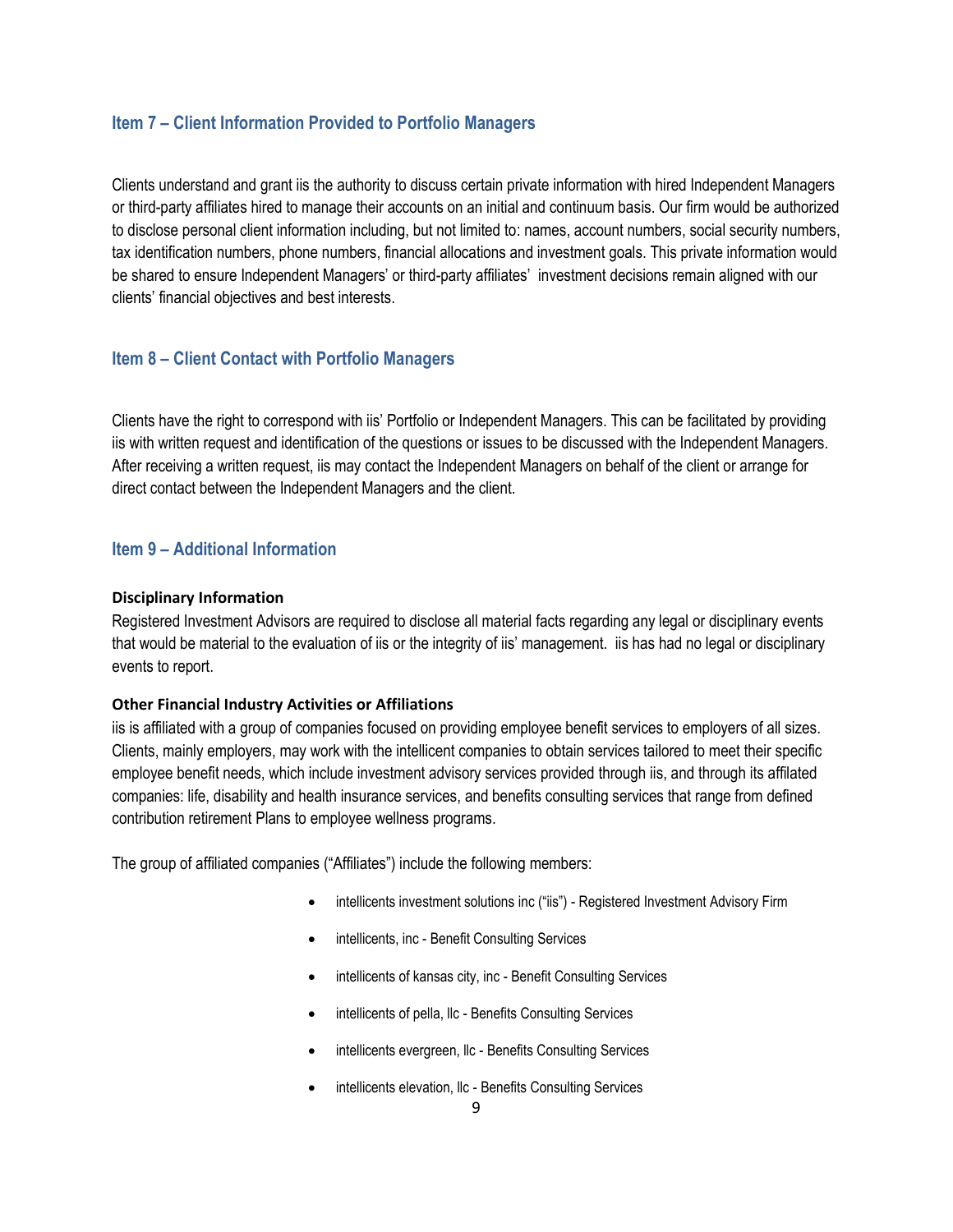• intellicents lone star, llc - Benefits Consulting Servicess

The Affiliates have common, but not identical ownership.

The Affiliates or their employees receive consulting fees and/or commissions on sales of any investment and insurance product sold to clients, creating a potential conflict of interest with iis clients. Clients of any of the Affiliates may elect to purchase investments or insurance products elsewhere. iis may provide investment advisory services to the clients of all the Affiliates; however, iis never receives commissions on any assets under management for which iis receives any advisory fees.

In their capacity as employees of Affiliates, representatives of iis may also be registered representatives of a broker dealer and receive brokerage commissions from the broker dealer as appropriate. Affiliates, and their employees, only represent the broker dealer in the sale of securities and are not acting on behalf of the broker dealer in the operation of the investment advisory business. The broker dealer has no responsibility for any investment advice that is given, or for any securities transaction effected, other than those through the broker dealer.

A representative of iis is also an owner/employee of Spectrum Pension Consultants, Inc., an administrative services provider located in Tacoma, WA. The two businesses are completely separate entities that may elect to recommend the services of the other and offer discounted pricing due to this relationship. Plan Participants of Spectrum Pension Consultants are under no obligation to obtain financial planning or investment services through intellicents investment solutions, inc. as this is an obvious conflict of interest that potentially benefits the representative. Likewise, clients of iis may elect to purchase administrative services elsewhere.

# **Code of Ethics**

iis has adopted a Code of Ethics for all supervised persons of the firm, describing its high standard of business conduct and fiduciary duty to its clients as outlined in the Advisors Act. The Code of Ethics includes provisions relating to the confidentiality of client information, a prohibition on insider trading, a prohibition of rumormongering, restrictions on the acceptance of significant gifts, and personal securities trading procedures. All supervised persons at iis must acknowledge the terms of the Code of Ethics annually.

iis anticipates that, in appropriate circumstances which are consistent with clients' investment objectives, iis will recommend to investment advisory clients or prospective clients the purchase or sale of securities in which its related persons, and/or clients, directly or indirectly, has a position of interest. iis' supervised persons are required to follow iis' Code of Ethics. Subject to satisfying this policy and applicable laws, officers, directors and associated persons of iis and its affiliates may trade for their own accounts in securities that are recommended to and/or purchased for iis' clients. The Code of Ethics is designed to ensure that the personal securities transactions, activities and interests of the supervised persons of iis will not interfere with:

- (i) making decisions in the best interest of advisory clients, and
- (ii) implementing such decisions while, at the same time, allowing employees to invest for their own accounts.

Because the Code of Ethics in some circumstances would permit employees to invest in the same securities as clients, there is a possibility that employees might benefit from market activity by a client in a security held by an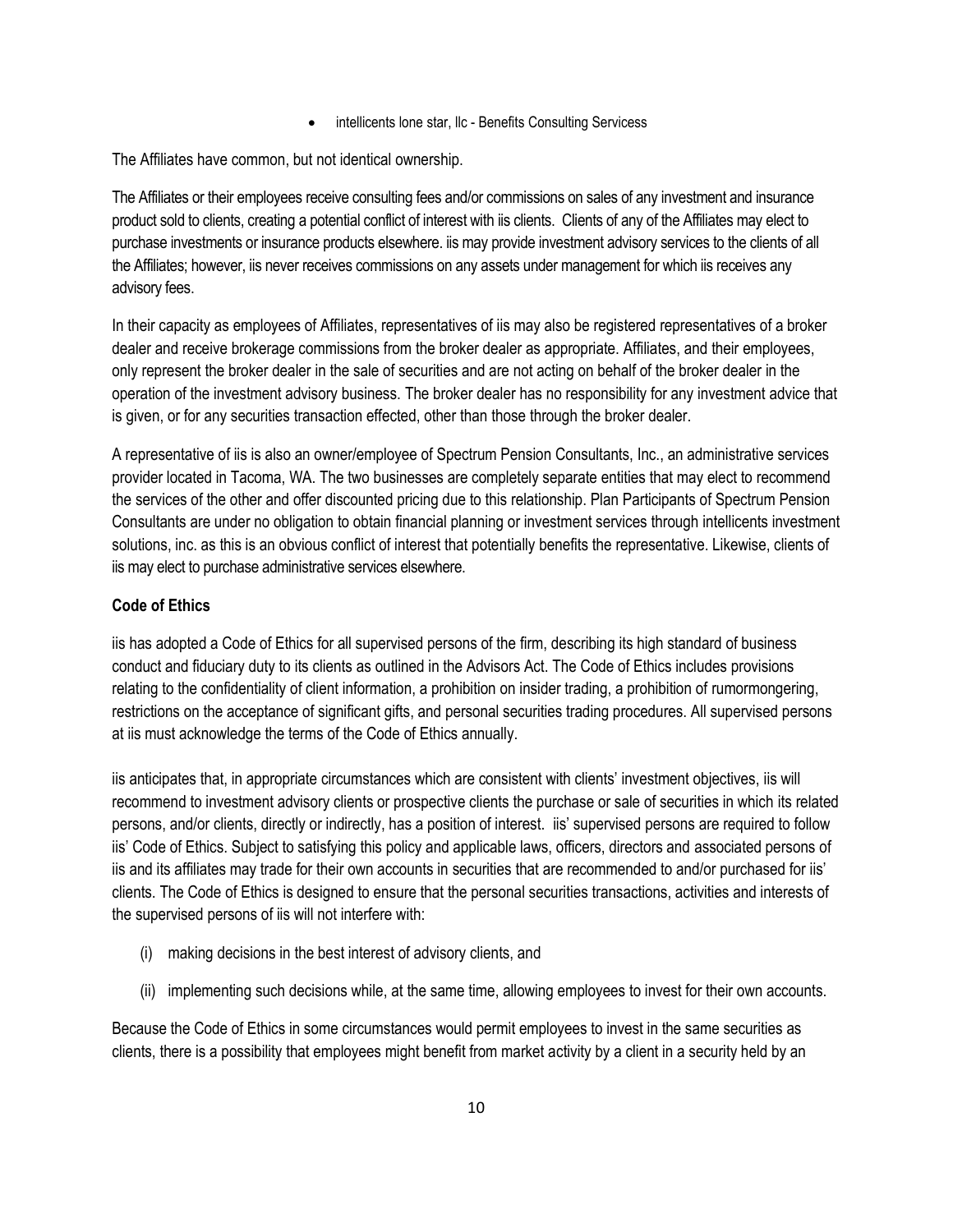employee. Employee trading is monitored on a quarterly basis under the Code of Ethics to reasonably prevent conflicts of interest between iis and its clients.

iis does not buy or sell securities for itself that are recommended to clients. iis has no trading account and does no trading on its own behalf. The firm's Code of Ethics outlines the following policy for personal trades by individuals who also know the trades that are occurring in client accounts:

- Supervised persons may trade in mutual funds recommended for clients at any time.
- Supervised persons are never to place trades in their own account because of knowledge they have regarding pending recommendations or trades for clients of the firm.
- Supervised persons are always to put the interests of the clients before their personal interests or the interest of the firm where trades or pending trades are concerned.
- Failure to abide by the Code of Ethics may result in sanctions including return of profits, cancellation of trades, fines, suspension, or termination of employment.

Clients are free to request and review copies of the firm's Code of Ethics by contacting us at 507-377-2919. The Code of Ethics is enforced by the Chief Compliance Officer of iis.

# **Account Reviews**

Each client account is generally reviewed quarterly, but no less often than annually, by the investment consultant responsible for the client relationship. The process includes an investment-by-investment review for performance, appropriate allocation, alignment with objectives and risk tolerance, and total portfolio value. Factors within the quarter that may trigger additional review include unusual market activity or a change in the client's investment objective or financial status.

### **Account Statements and General Reports**

All clients of iis receive statements from their custodian at least quarterly and usually monthly. Plan administration reports are provided to all iis clients as contracted on a plan-by-plan or individual basis. When clients receive iis statements, clients are encouraged to compare them with their custodial statements. iis statements may vary from custodial statements based on accounting procedures, reporting dates, or valuation methodologies of certain securities.

### **Custody**

Custody is defined as an investment advisory firm having access to client funds or securities. iis and its affiliates require that outside custodians hold all client assets. iis prohibits its supervised persons from acting as trustee for any client account.

iis may deduct fees from client accounts for using iis' investment services. This deduction for iis fees is granted with a Withdrawal Power of Attorney, wherein the client provides written authority to the custodian to accept and act upon the instructions of iis to deduct fees each quarter. Clients are advised to review their fees as reported on their custodial statements and to respond immediately to iis with any questions. All clients of iis receive statements at least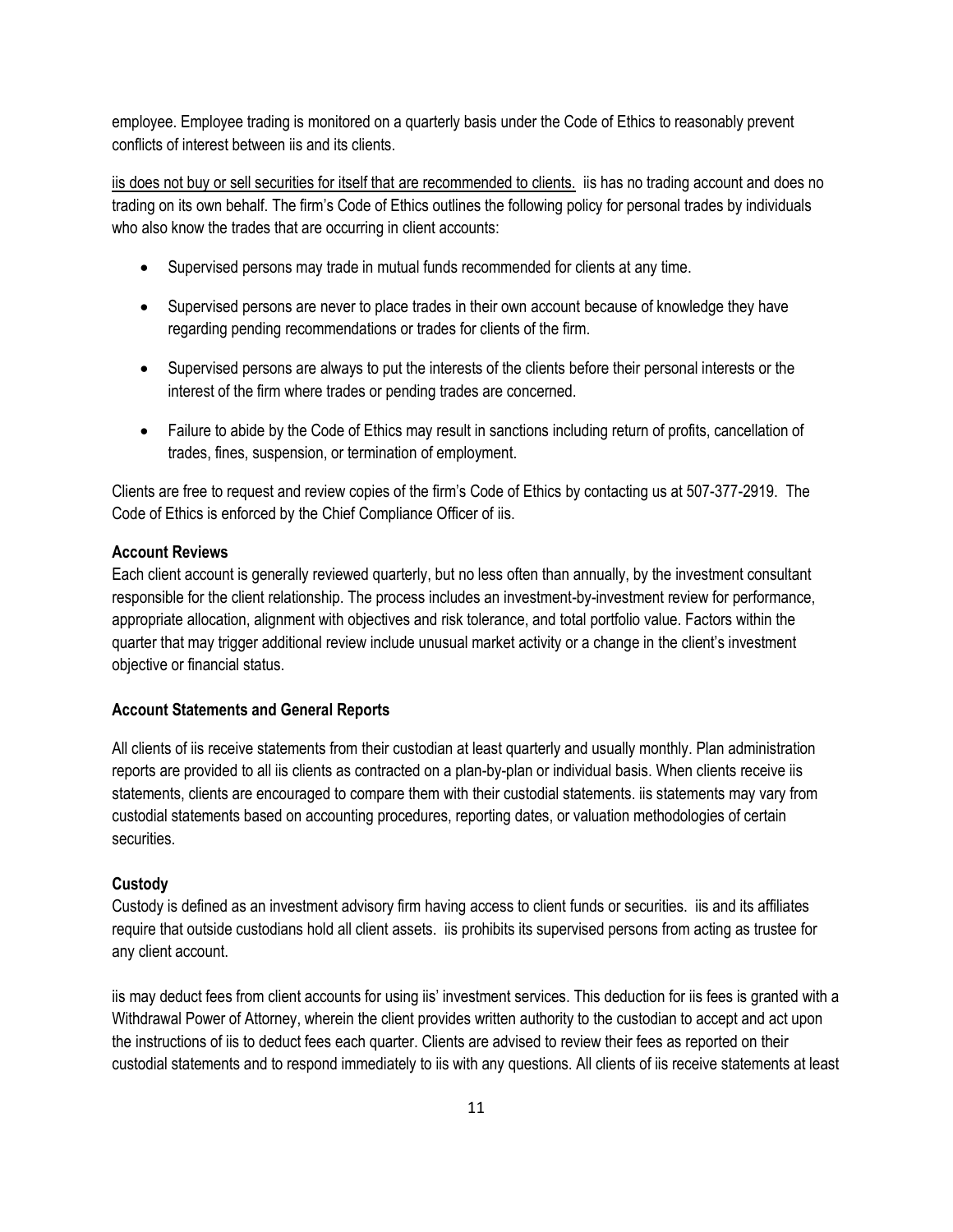quarterly and usually monthly from the broker-dealer, bank, or other qualified custodian that holds and maintains the client's investment assets.

# **Trade Errors**

Should a trading error occur in any client accounts, our policy is to restore the effected account to the position it should have been in had the trading error not occurred. Depending on the specific circumstance, our corrective actions may include; canceling the trade, reimbursing the account, and/or adjusting the overall allocation. If a profit results from correcting the trade, you are not entitled to the profit as a net gain.

#### **Referrals**

iis anticipates using individuals outside the firm's employment to solicit new business (clients) for the firm. Solicitors will receive a portion of the investment management fee billed to the client. All arrangements between such solicitors and iis will be fully disclosed to any solicited client as required by the Investment Advisors' Act of 1940. Some custodians refer clients to iis, providing an additional benefit to iis.

#### **Receipt of Economic Benefit**

Broker dealers or custodians who execute securities transactions for iis clients may also provide certain brokerage products and/or services to iis in exchange for the commission revenue generated by client's trading activities. Consistent with obtaining best execution, iis has entered into an arrangement with Schwab. There are a number of economic benefits for doing so. The products and services received under this arrangement assist iis in monitoring your accounts and managing iis's overall trading and portfolio management activities. Such brokerage products and services generally will be used to service all iis clients, but brokerage commissions paid by one client may be used to pay for research that is not used in managing that client's portfolio. Economic Benefits under the arrangements include:

*Products & Services Available to iis From Schwab -* Schwab Advisor Services (formerly called Schwab Institutional) is Schwab's business serving independent investment advisory firms like iis. They provide iis and iis's clients with access to its institutional brokerage – trading, custody, reporting and related services – many of which are not typically available to Schwab retail customers. Schwab also makes available various support services. Some of those services help iis manage or administer iis clients' accounts while others help iis manage and grow its business.

*Services that Benefit Client -* Schwab's institutional brokerage services include access to a broad range of investment products, execution of securities transactions, and custody of client assets. The investment products available through Schwab include some to which iis might not otherwise have access or that would require a significantly higher minimum initial investment by iis clients. Schwab's services described in this paragraph generally benefit clients or their account(s).

*Services that May Not Directly Benefit Clients -* Schwab also makes available to iis, other products and services that benefit iis, but may not directly benefit the client or their account(s). These products and services assist iis in managing and administering iis clients' accounts. They include investment research, both Schwab's own and that of third parties. iis may use this research to service all or some substantial number of iis clients' accounts, including accounts not maintained at Schwab. In addition to investment research, Schwab also makes available software and other technology that: